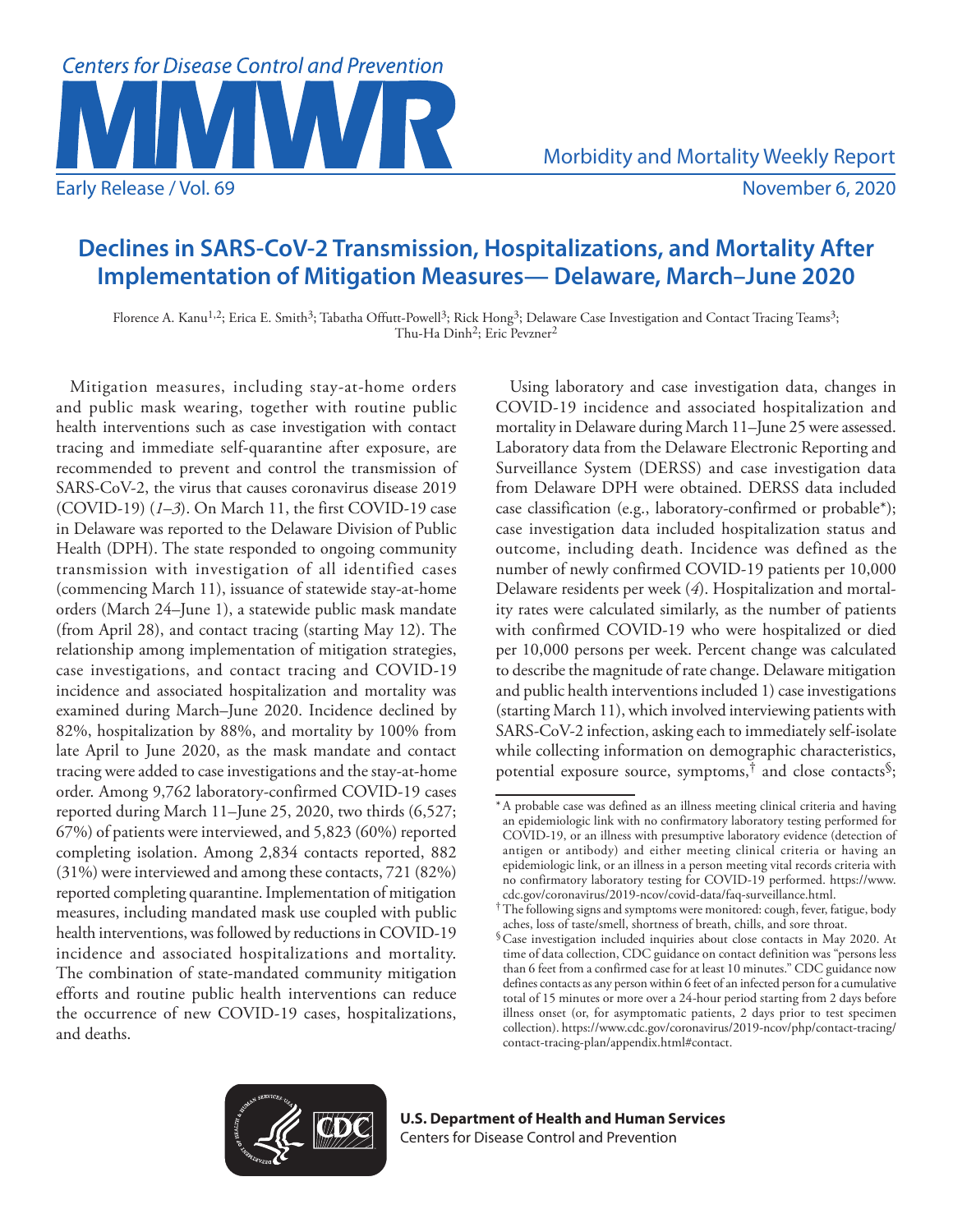2) statewide mandated stay-at-home order<sup>9</sup> (March 24– June 1); 3) statewide mandated mask use in public\*\* (instituted April 28); and 4) contact tracing (starting May 12), wherein close contacts were interviewed and asked to self-quarantine and report symptoms for 14 days following an exposure. Changes in COVID-19 incidence and associated hospitalizations and mortality from March through June were assessed.

After the initial case report and stay-at-home order, COVID-19 incidence, hospitalization, and mortality rates increased, peaking during the week of April 13 at 15.0, 2.0, and 0.8 per 10,000 persons, respectively (Figure). After the peak, incidence declined by 18%, hospitalizations by 20%, and deaths by 13%, before increasing slightly during the week of April 20. Rates declined again the same week the mask mandate went into effect (April 28) and continued to decline by 82% (incidence), 88% (hospitalization) and 100% (mortality) from late April through June, as contact tracing was added to case investigations, the stay-at-home order, and the mask mandate.

During March 11–June 25, a total of 9,762 newly confirmed COVID-19 cases were identified in DERSS; among these cases, 6,527 (67%) patients were interviewed and asked to self-isolate, among whom 5,823 (89%) had been released from isolation††

with asymptomatic cases were asked to isolate for 10 days after test date.

at the time of data collection. Median patient age was 41 years (interquartile range  $[IQR] = 28-54$  years), and 55% were female (Table). The median interval from receiving a positive test result to interview was 8 days ( $IQR = 6-12$  days) and from DPH's receipt of case report to interview was  $5$  days (IQR = 2–8 days). Patients who were not interviewed were those who did not respond to call attempts (1,134, 12%), were in a hospital/long-term care facility at time of contact (788, 8%), did not have an available phone number (673, 7%), had died (433, 4%), or were not interviewed for other reasons<sup>99</sup> (207, 2%). Among interviewed patients, 5,742 (88%) reported having any COVID-19–related symptoms before the interview date, and 55% reported close contact with someone with diagnosed COVID-19.

Among 6,527 interviewed patients with laboratory-confirmed COVID-19, 5,390 (83%) either refused to name contacts or could not recall contacts. The mean number of contacts reported per patient who reported one or more contacts was  $2.5$  (IQR = 1–3). Among the 2,834 contacts reported, complete contact information was obtained for  $1,869$  (66%), and 882 (47%) of those were interviewed and asked to self-quarantine. The median interval from patient interview to contact interview was 2 days  $(IQR = 1-4 \text{ days})$ . The median age of interviewed contacts was 25 years (IQR = 14–47 years), 433 (49%) were female, 721 (82%) did not develop symptoms during quarantine, and 771 (87%) lived in the same household as someone with confirmed



**FIGURE. Confirmed COVID-19 cases, associated hospitalizations, and deaths reported to Delaware Division of Public Health, by week, and COVID-19 mitigation efforts — Delaware Department of Health and Social Services, March 9–June 15, 2020**

**Abbreviation:** COVID-19 = coronavirus disease 2019.

<sup>¶</sup> <https://governor.delaware.gov/health-soe/fifth-state-of-emergency/>.

 $^{\dagger\dagger}$  Release from isolation was dependent on CDC guidance during this study period: initially, patients were asked to isolate for 14 days from symptom onset or test date and be symptom-free for 7 days. Later, patients were asked to isolate for 10 days from symptom onset or test date and be symptom-free for 3 days. Patients

<sup>¶¶</sup> Other status was reserved for unique circumstances that could not be addressed by case investigators or contact tracers without additional information.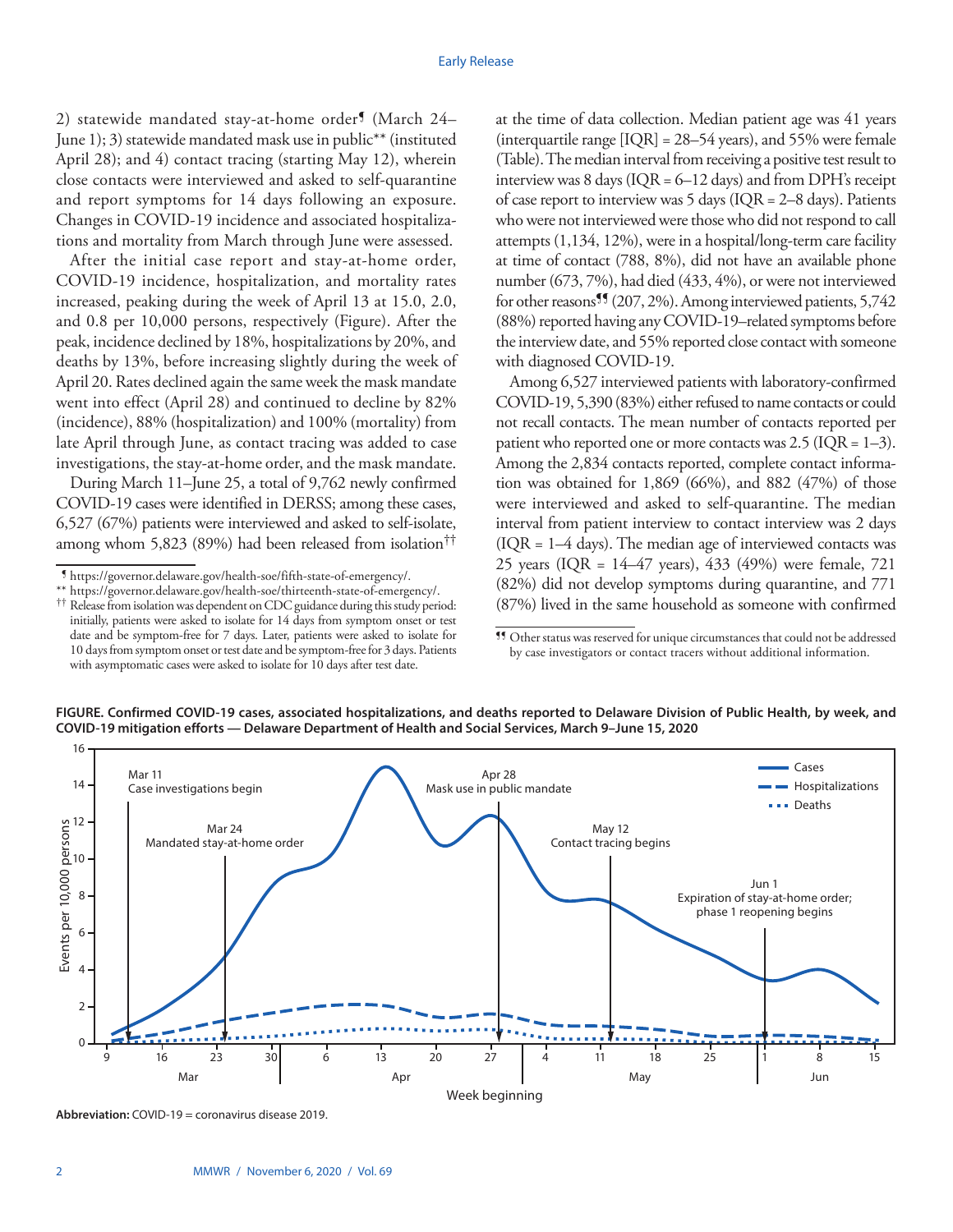COVID-19. Overall, 161 (18%) of the 882 contacts who were reached experienced symptoms during quarantine and were urged to be tested for SARS-CoV-2. A manual search of DERSS data determined that among 161 symptomatic contacts, 20 (12%) were tested, four of whom (3%) received a COVID-19 diagnosis. Reasons for not interviewing contacts included that the contact did not respond to call attempts (265, 14%), had no available phone number (208, 11%), refused (88, 5%), was a non-Delaware resident (20, 1%), or other reasons (406, 22%).

**TABLE. Characteristics of persons with confirmed COVID-19 (patients) and contacts interviewed during case and contact investigations — Delaware, March–June 2020**

|                                                                      | No. (%)                                   |                                        |
|----------------------------------------------------------------------|-------------------------------------------|----------------------------------------|
| <b>Characteristic</b>                                                | Interviewed<br>patients<br>$(n = 6, 527)$ | Interviewed<br>contacts<br>$(n = 882)$ |
| Age, yrs, median (IQR)                                               | 41 (28–54)                                | 25 (14–74)                             |
| Time from positive COVID-19 test to<br>interview, days, median (IQR) | $8(6-12)$                                 | N/A                                    |
| Time from report to interview, days,<br>median (IQR)                 | $5(2-8)$                                  | $2(1-4)$                               |
| Sex                                                                  |                                           |                                        |
| Male                                                                 | 2,911 (44.6)                              | 449 (50.9)                             |
| Female                                                               | 3,614 (55.4)                              | 433 (49.1)                             |
| Missing                                                              | 2(0.03)                                   | $0 (-)$                                |
| Race/Ethnicity                                                       |                                           |                                        |
| White, non-Hispanic                                                  | 1,769 (27.1)                              | 202 (22.9)                             |
| Black or African American, non-Hispanic                              | 1,949 (29.9)                              | 155 (17.6)                             |
| Hispanic/Latino                                                      | 2,237 (34.3)                              | 350 (39.7)                             |
| Asian, non-Hispanic                                                  | 128(2.0)                                  | 6(0.7)                                 |
| Other/Multiple races, non-Hispanic                                   | 327 (5.0)                                 | 20(2.3)                                |
| Unknown/Missing                                                      | 117(1.8)                                  | 149 (16.9)                             |
| Any symptoms*                                                        |                                           |                                        |
| No                                                                   | 753 (11.5)                                | 721 (81.8)                             |
| Yes                                                                  | 5,742 (88.0)                              | 161 (18.3)                             |
| Unknown/Missing                                                      | 32 (0.5)                                  | $0 (-)$                                |
| <b>Close contact with confirmed COVID-19 case</b>                    |                                           |                                        |
| No                                                                   | 2,222 (34.0)                              | N/A                                    |
| Yes                                                                  | 3,574 (54.8)                              | 882 (100)                              |
| Unknown/Missing                                                      | 731 (11.2)                                | $0 (-)$                                |
| Household exposure <sup>†</sup> to known COVID-19 case               |                                           |                                        |
| No                                                                   | 1,235 (19.0)                              | 100 (11.3)                             |
| Yes                                                                  | 2,039 (31.3)                              | 771 (87.4)                             |
| Unknown/Missing                                                      | 3,253 (49.8)                              | 11(1.3)                                |
| Hospitalized                                                         |                                           |                                        |
| No                                                                   | 5,606 (85.9)                              | N/A                                    |
| Yes                                                                  | 742 (11.4)                                | N/A                                    |
| Unknown/Missing                                                      | 179 (2.7)                                 | N/A                                    |
| Died from COVID-19                                                   |                                           |                                        |
| No                                                                   | 6,477 (99.2)                              | N/A                                    |
| Yes                                                                  | 14(0.2)                                   | N/A                                    |
| Unknown/Missing                                                      | 36 (0.6)                                  | N/A                                    |

**Sources:** Delaware Case Investigation and Contract Tracing Systems, Delaware Department of Health and Social Services, Division of Public Health.

**Abbreviations:** COVID-19 = coronavirus disease 2019; IQR = interquartile range; N/A = not applicable.

\* Patients were asked if they had symptoms from 14 days before test date to date of interview; contacts were asked during monitoring period if they had symptoms.

† Household exposure defined as possible exposure to COVID-19 from a household member with confirmed COVID-19.

## **Discussion**

A stay-at-home order and case investigations instituted weeks before the peak in COVID-19 cases (week of April 13) in Delaware likely contributed to the subsequent decline observed in COVID-19 incidence and associated hospitalization and deaths. As expected, the impact on incidence was not immediate but occurred weeks after measures were implemented, as new cases represented exposure that occurred during previous weeks. Additional steep declines in reports of new cases occurred after a public mask use mandate was issued in late April. Masks are critical for reducing SARS-CoV-2 transmission from persons with symptomatic or asymptomatic infection (*5*). Wearing masks can prevent respiratory droplets containing SARS-CoV-2 from traveling into the air and being transmitted to other persons and thus can reduce exposures and infections (*6*,*7*).

Early detection, self-isolation, and investigation of COVID-19 cases and self-quarantine of close contacts can be effective in preventing community transmission, if contacts are identified and reached soon after exposure (*8*). Because of limited resources and the growing number of cases, contact tracing in Delaware officially began in May when the Delaware National Guard was activated to assist Delaware DPH. In Delaware, contacts were monitored until symptom onset or quarantine completion. Testing was recommended for contacts reporting symptoms; however, no active follow-up was performed because of constrained resources. Case investigation was completed among contacts who received positive test results; therefore, having active follow-up and referral systems for testing contacts could expand disease prevention and containment opportunities.

Several barriers to case investigation and contact tracing were identified. First, low numbers of contacts were identified: 83% of interviewed patients either refused to disclose contacts or could not recall contacts. Second, cases were contacted a median of 8 days after receiving their positive test result and 5 days after report of this result to DPH. Earlier initiation of case investigation might increase recall and early identification of close contacts and thus prevent further disease transmission. Lastly, 22% of contacts could not be reached for reasons designated as "other," an interaction outcome in case investigations and contact tracing reserved for circumstances interviewers could not address without additional information. Daily and weekly data monitoring to provide additional information for those with "other" as an interaction outcome could increase the number of persons reached. These barriers to contact tracing might have limited effectiveness and were missed opportunities to recommend other mitigation strategies (e.g., testing, quarantine, or isolation).